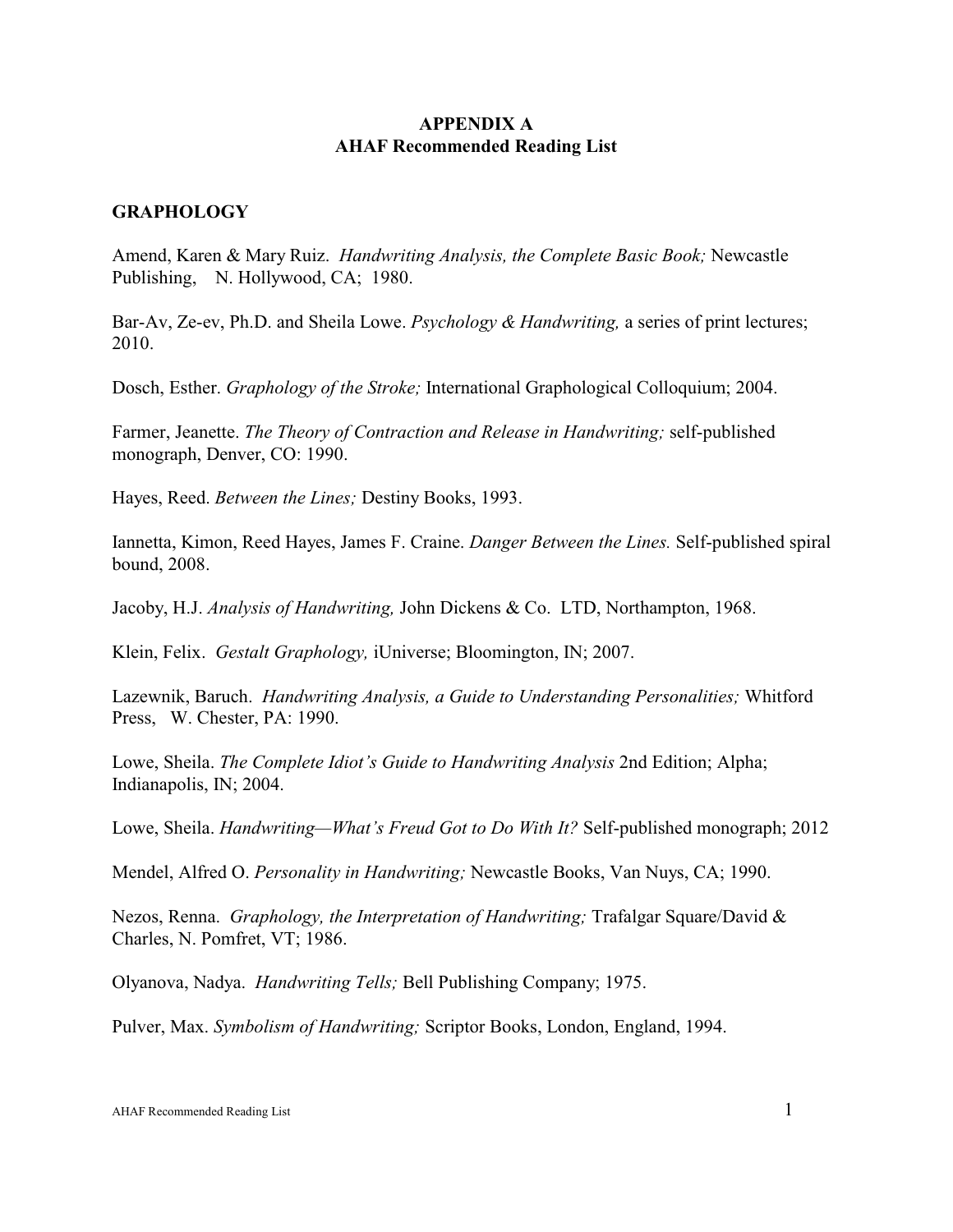Roman, Klara. *Handwriting, a Key to Personality;* Pantheon Books; New York, NY;1975.

Saudek, Robert. *Experiments in Handwriting;* Books for Professionals; Sacramento, CA; 1978.

Saudek, Robert. *The Psychology of Handwriting;* Books for Professionals, Sacramento, CA; 1978.

Seifer, Marc. *The Definitive Book of Handwriting Analysis;* Career Press; 2008.

Teillard, Ana. *The Soul in Handwriting;* Scriptor Books; London, England, 1995 (available as a free download on the AHAF website in the Members Only area).

Victor, Frank. *Handwriting, a Personality Projection;* Fern Ridge Press, Eugene, OR; 1989.

Hartford, Huntington. *You Are What You Write;* Macmillan Publishing Co., New York, NY; 1973.

Sonnemann, Ulrich. *Handwriting Analysis;* Grune & Stratton, New York, NY; 1950.

#### **PSYCHOLOGY**

Adler, Alfred. *Understanding Human Nature: The Psychology of Personality,* Oneworld, 2009

Bandura, Albert. *Social Learning Theory*; Prentice Hall, 1976.

Bar-Av, Ze-ev, Ph.D. and Sheila Lowe. *Psychology & Handwriting,* a series of print lectures; 2010.

Ewen, Robert B. *An Introduction to Theories of Personality* 4th Ed. Psychology Press, 2009.

Erikson, Erik. *Identity and the Life Cycle;* W. W. Norton & Company, 1994.

Frankl, Viktor. *Man's Search for Meaning;* Beacon Press, 2006.

Fromm, Erich. *The Art of Loving*. Harper Perennial Modern Classics, 2006.

Goleman, Daniel. *Emotional Intelligence;* Bantam, 1995, 1997.

Hall, Calvin S. Hall. *A Primer of Freudian Psychology;* Plume, 1999.

Hall, Calvin S. Hall & Vernon J. Nordby. *A Primer of Jungian Psychology;* Plume, 1999.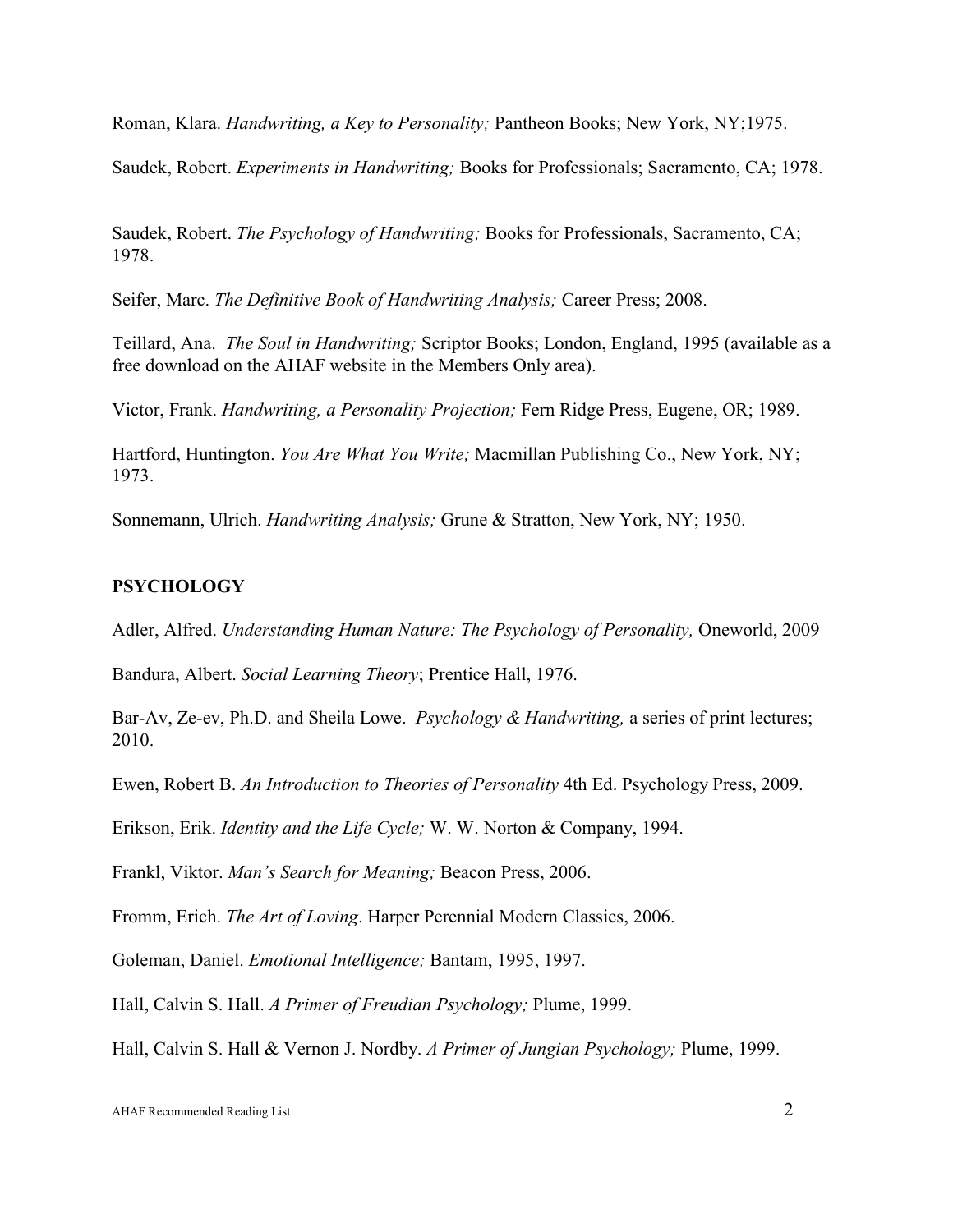Horney, Karen. *Our Inner Conflicts: A Constructive Theory of Neurosis;* W. W. Norton & Company, 1992.

Horney, Karen. *The Neurotic Personality of Our Time;* W.W. Norton & Company, 1994.

Joseph, Rhawn. *Right Brain and the Unconscious*–Integrates Physiology & Neuro Psychology, 1992.

Jung, Carl G. *Man and His Symbols;* Dell, 1968.

Maslow, Abraham. *Toward a Psychology of Being;* Wiley, 1998.

Perls, Fritz and Joe Wysong. *Ego, Hunger and Aggression: A Revision of Freud's Theory and Method.* The Gestalt Journal, 1992.

Piaget, Jean and Barbel Inhelder. *The Psychology of the Child*, Basic Books, 2<sup>nd</sup> Ed., 1972.

Shapiro, David. *Neurotic Styles,* Basic Books, 1999.

Storr, Anthony. *The Art of Psychotherapy,* Methuen, 1979, 1980.

### **Psychology Websites:**

Boeree, George – Excellent website: webspace.ship.edu/cgboer/ (click the Online Texts link)

Yale University Professor Paul Bloom, series of free hour-long videos: <http://www.all-about-psychology.com/learn-psychology.html>

### **PROJECTIVE ANALYSIS GUIDEBOOKS**

Burns, Robert C. PhD, *Kinetic-House-Tree-Person Drawings: H.T.P.D.: An Interpretive Manual,* 1987.

Wohl, Agnes & Bobbie Kaufman, *Silent Screams, Hidden Cries: an Interpretation of Artwork by Children from Violent Homes; Brunner Mazel; 1<sup>st</sup> edition, 1985.* 

Barron & Wagele. *The Enneagram Made Easy.* Harper San Francisco, 1994.

DISC personality test:<http://www.123test.com/disc-personality-test/>

Kiersey, David. *Portraits of Temperament* (Myers-Briggs), 1987.